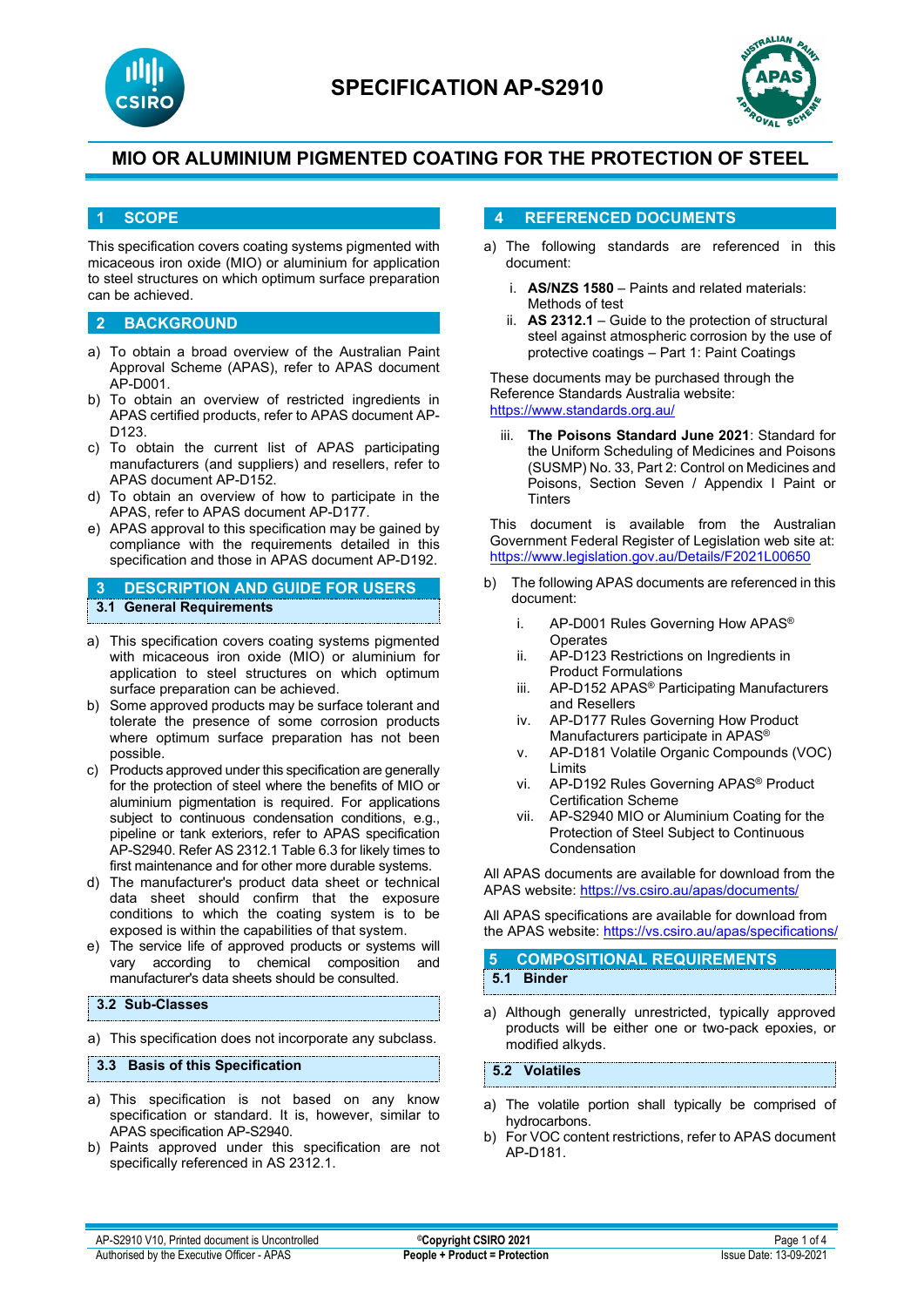



### **5.3 Pigmentation**

a) The pigmentation shall be chosen to impart the properties detailed in clause 7, Table 1 below.

#### **5.4 Colour**

a) A high standard of decorative properties is not always required. These products are typically supplied in aluminium or MIO type finishes i.e., a metallic-like appearance.

**6 PRODUCT APPROVAL REQUIREMENTS 6.1 General Requirements**

a) The product and its application for approval shall comply with the relevant requirements of APAS document AP-D192 during the life of the approval.

#### **6.2 Technical Requirements**

- a) The product shall comply with **all** the requirements of clause 7, Table 1 below.
- b) Subject to compliance with all the requirements of this specification, the level of Approval appropriate to the application shall be given to the system.

### **6.3 Health and Safety Requirements**

- a) The manufacturer's Safety Data Sheet (SDS) must be studied closely prior to using the product and complied with during use of the product.
- b) As products covered by this specification typically contain hydrocarbon solvents, the paint is considered flammable and should be stored away from all sources of heat or ignition.
- c) Containers should be resealed immediately after use and good ventilation provided during use to minimise the risk of fire or explosion and the long-term toxic effects of absorption of the vapour into the lungs.
- d) Care should be taken to avoid contact with the skin using protective clothing and barrier cream. All pumping equipment should be adequately earthed. A full-face air fed respirator should be used when spraying.
- e) Products intended for sale in Australia shall comply with all the requirements of the SUSMP. Products intended for sale in other countries shall comply with all local WHS and environmental requirements.
- f) The product shall comply with all requirements of clause 6.3 and 6.4 of APAS document AP-D192.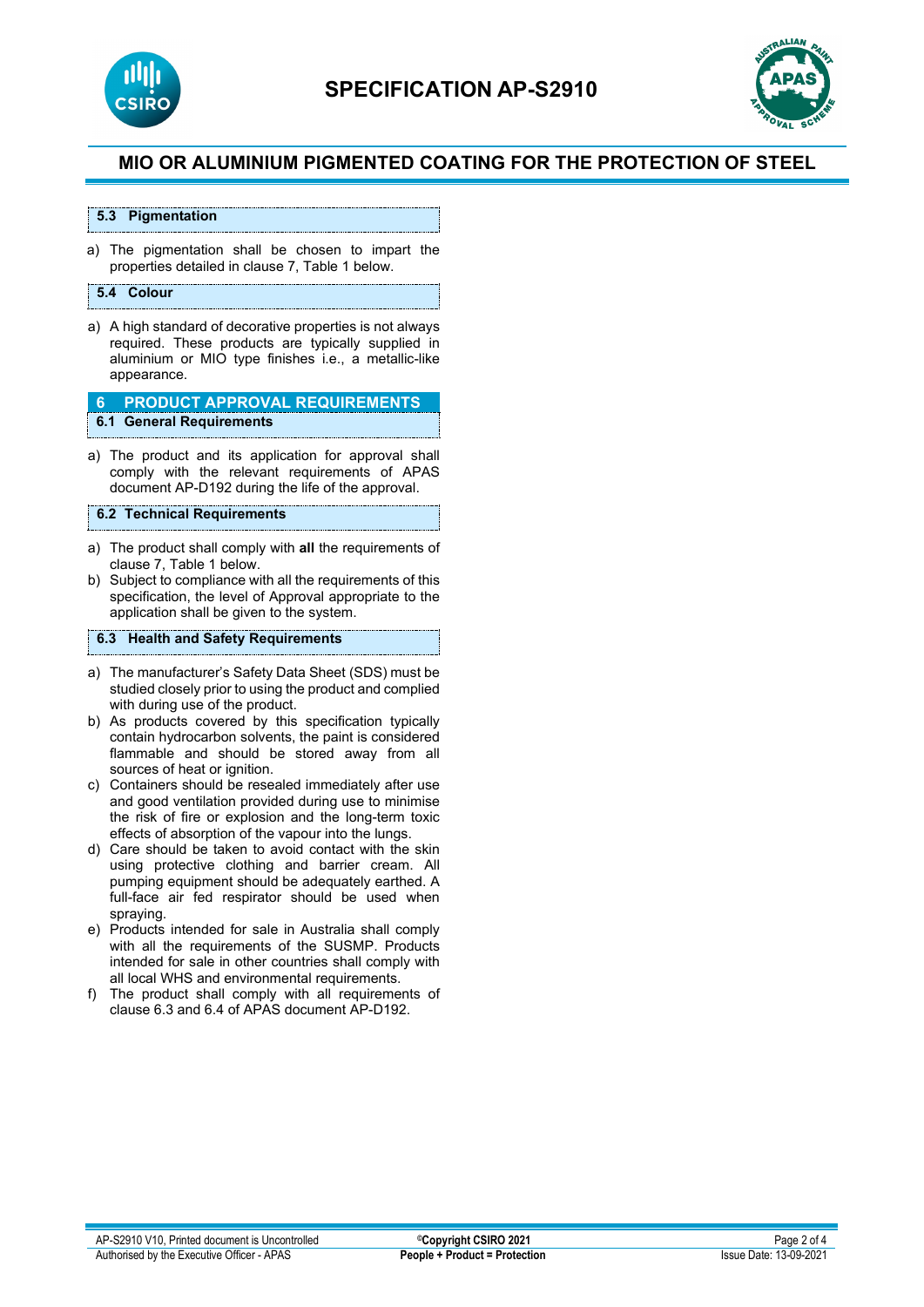



# **7 TABLE 1: PERFORMANCE PROPERTIES**

| <b>TEST</b>                                                            | <b>AS/NZS</b><br>1580<br><b>METHOD</b>             | <b>REQUIREMENTS</b>                                                                                                                                                                                                             |  |  |
|------------------------------------------------------------------------|----------------------------------------------------|---------------------------------------------------------------------------------------------------------------------------------------------------------------------------------------------------------------------------------|--|--|
| <b>Wet Paint Tests</b>                                                 |                                                    |                                                                                                                                                                                                                                 |  |  |
| <b>Preliminary Examination</b>                                         | 103.1                                              | To be readily reincorporated. Shall be free of coarse particles, gel and<br>foreign matter.                                                                                                                                     |  |  |
| Thinning or Mixing Properties                                          | 208.1                                              | Using 10% of manufacturers recommended thinner there shall be no<br>signs of incompatibility.                                                                                                                                   |  |  |
| Viscosity                                                              | 214.x                                              | State method and record results.                                                                                                                                                                                                |  |  |
| <b>Application Properties</b><br>- Brushing<br>- Rolling<br>- Spraying | 205.1<br>205.3<br>205.2 or<br>205.4                | Shall show satisfactory application properties and the dry film shall be<br>free of defects.                                                                                                                                    |  |  |
| <b>VOC Content</b>                                                     | <b>APAS</b><br>AP-D181                             | Refer to APAS document AP-D181 for method and limits.<br>If the APAS specification is not listed on AP-D181, a declaration of<br>VOC content is still required.                                                                 |  |  |
| <b>Dry Film Tests</b>                                                  |                                                    |                                                                                                                                                                                                                                 |  |  |
| Surface Dry Condition                                                  | 401.1                                              | Not greater than 6 hours.                                                                                                                                                                                                       |  |  |
| Hard Dry Condition (Mechanical<br>Thumb Test)                          | 401.6                                              | Not greater than 16 hours.                                                                                                                                                                                                      |  |  |
| Colour - Visual Comparison                                             | 601.1                                              | Approximate match.                                                                                                                                                                                                              |  |  |
| Finish                                                                 | 603.1                                              | Shall be free of coarse particles, wrinkling or orange peel and have a<br>uniform colour and appearance. An even flat to low gloss finish.                                                                                      |  |  |
| Reincorporation after Storage                                          | 211.2                                              | To comply with all the preceding requirements after 12 months<br>storage at ambient temperature.                                                                                                                                |  |  |
| Degree of Setting                                                      | 211.1                                              | Settling shall not fall below 6                                                                                                                                                                                                 |  |  |
|                                                                        | 205.2 or<br>205.4                                  | In addition, the use of spray application shall produce a uniform finish<br>typical of the product type.                                                                                                                        |  |  |
| Resistance to Weathering                                               | 457.1 (Cat 1)                                      | After 72 months exposure at all three exterior atmospheric<br>exposure sites (listed in APAS document AP-D192, clause 12), the<br>coating shall show no integrity failure i.e., at the end of 6 years, the<br>ratings shall be: |  |  |
|                                                                        | 481.1.7<br>481.1.8<br>481.1.9<br>481.1.10<br>481.3 | Checking<br>0<br>Cracking<br>0<br><b>Blistering</b><br>0<br>Flaking & Peeling<br>0<br>Corrosion<br>0                                                                                                                            |  |  |